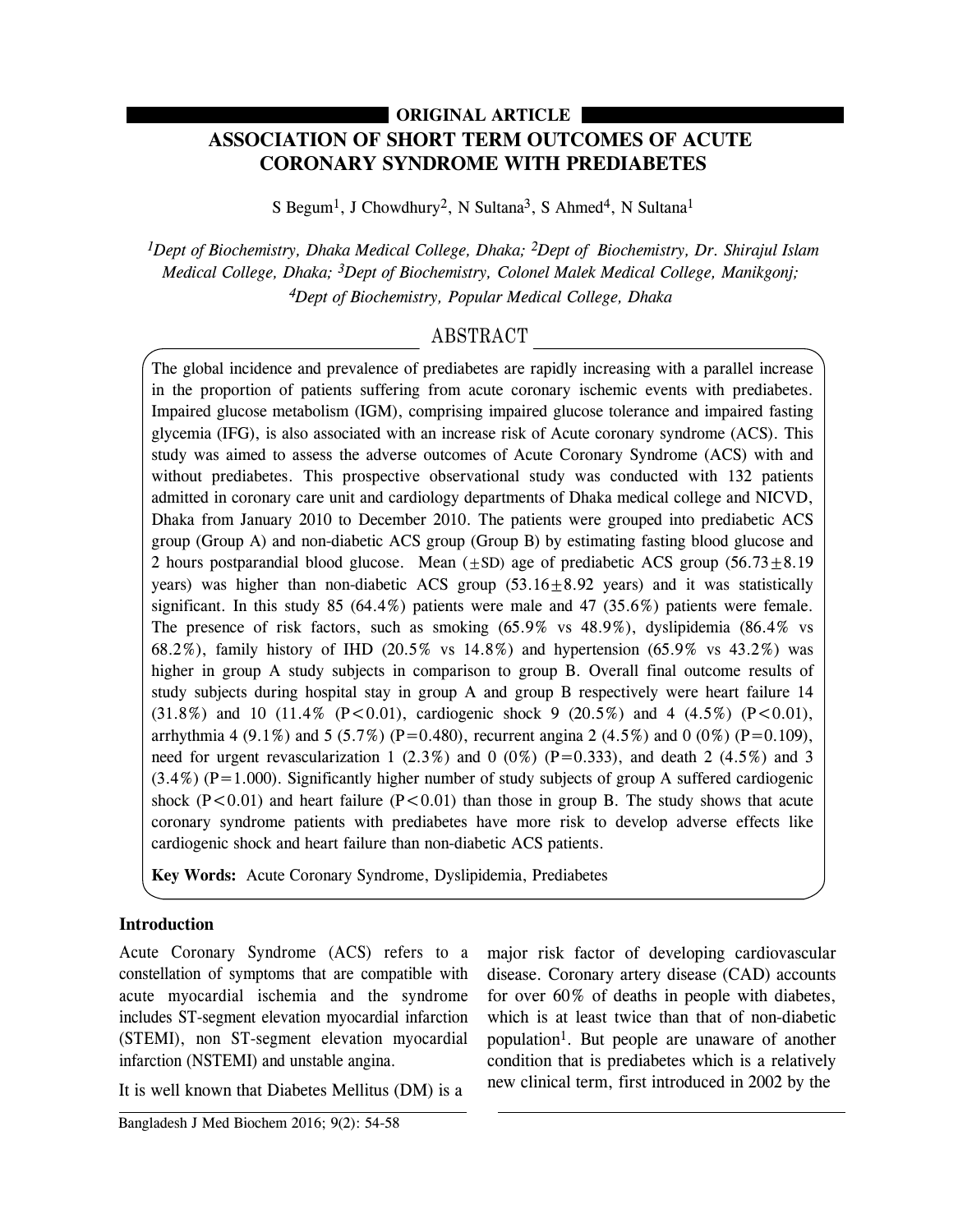Department of US Health and Human Services and American Diabetic Association (ADA), to replace Impaired Fasting Glucose (IFG) and Impaired Glucose Tolerance (IGT)2. Prediabetes is often an incidental finding in people who are undergoing biochemical testing for diabetes $3$ . The American Diabetes Association (ADA) and the United States Department of Health Services defined prediabetes as the condition in which blood glucose levels are elevated above normal range but do not satisfy the criteria for the diagnosis of Diabetes Mellitus.

Prediabetes, refers to the presence of Impaired Fasting Glucose (IFG) and/or Impaired Glucose Tolerance (IGT). Biochemical ranges used for IFG are Fasting blood glucose  $\ge 6.1$  mmol/L-<7.0 mmol/L. In IGT the ranges of blood glucose are  $>$  7.8 mmol/L- $<$  11.1 mmol/L<sup>4</sup>.

Results of several large cohort studies indicate that people with prediabetic conditions have a raised risk of cardiovascular diaease5.

So, there is much evidence that prediabetes is a risk factor for ACS and adverse outcome following ACS. In Bangladesh, no study has yet been done to see the association of Acute Coronary Syndrome (ACS) with prediabetes. So, the present study was designed to explore the association of ACS with prediabetes and without prediabetes.

#### **Materials and Methods**

This prospective observational study was carried out in the Department of Biochemistry, Dhaka Medical College, Dhaka. Samples were collected from the Department of Cardiology of Dhaka Medical College Hospital (DMCH) and National Institute of Cardiovascular Diseases (NICVD), Dhaka, Bangladesh. The study was carried out during the period from January 2010 to December 2010. The patients were grouped into prediabetic ACS group (group-A) and nondiabetic ACS group (group-B) by estimating fasting blood glucose and 2 hours postprandial blood glucose. Patients were followed up during hospital stay. After meticulous checking and rechecking, data was compiled and statistical analysis was done using computer based software, Statistical Package for Social Science (SPSS), using student's 't' test or chi-square test. P value  $< 0.05$  was taken as level of significance.

#### **Results**

Table-I shows that, in group A, most of the study subjects belonged to age group 51-60 years (52.3%), followed by  $\le 50$  years (22.7%); in group B, however, most of the study subjects belonged to age group 50 and 51-60 years (40.9% each). Mean( $\pm$ SD) age in group A was  $56.73 \pm 8.19$  years and in group B was 53.16 $\pm$ 8.92 years but the difference was not statistically significant  $(p>0.05)$ .

Table-II shows that males and females were almost evenly distributed between group A and group B.

Table-III shows that presence of risk factors, such as smoking (65.9% vs 43.2%), dyslipidemia (86.4% vs 68.2%), family history of IHD (20.5% vs 14.8%) and hypertension (65.9% vs 48.9%) were higher among group A study subjects in comparison to that of group B.

Table IV shows overall final outcome results of group A and group B study subjects during hospital stay. In group A and group B, respectively, heart failure occurred in 14 (31.8%) and 10 (11.4%  $(P<0.01)$ , cardiogenic shock occurred in 9  $(20.5\%)$  and 4  $(4.5\%)$   $(P<0.01)$ , arrhythmias was seen in 4  $(9.1\%)$  and 5  $(5.7\%)$   $(P=0.480)$ , recurrent angina was seen in 2  $(4.5\%)$  and 0  $(0\%)$  $(P=0.109)$ , need for urgent revascularization was in 1  $(2.3\%)$  and 0  $(0\%)$   $(P=0.333)$ , and death occurred in 2  $(4.5\%)$  and 3  $(3.4\%)$  (P=1.000). Significantly higher number of study subjects of group A suffered cardiogenic shock  $(P<0.01)$  and heart failure  $(P<0.01)$  than that of group B.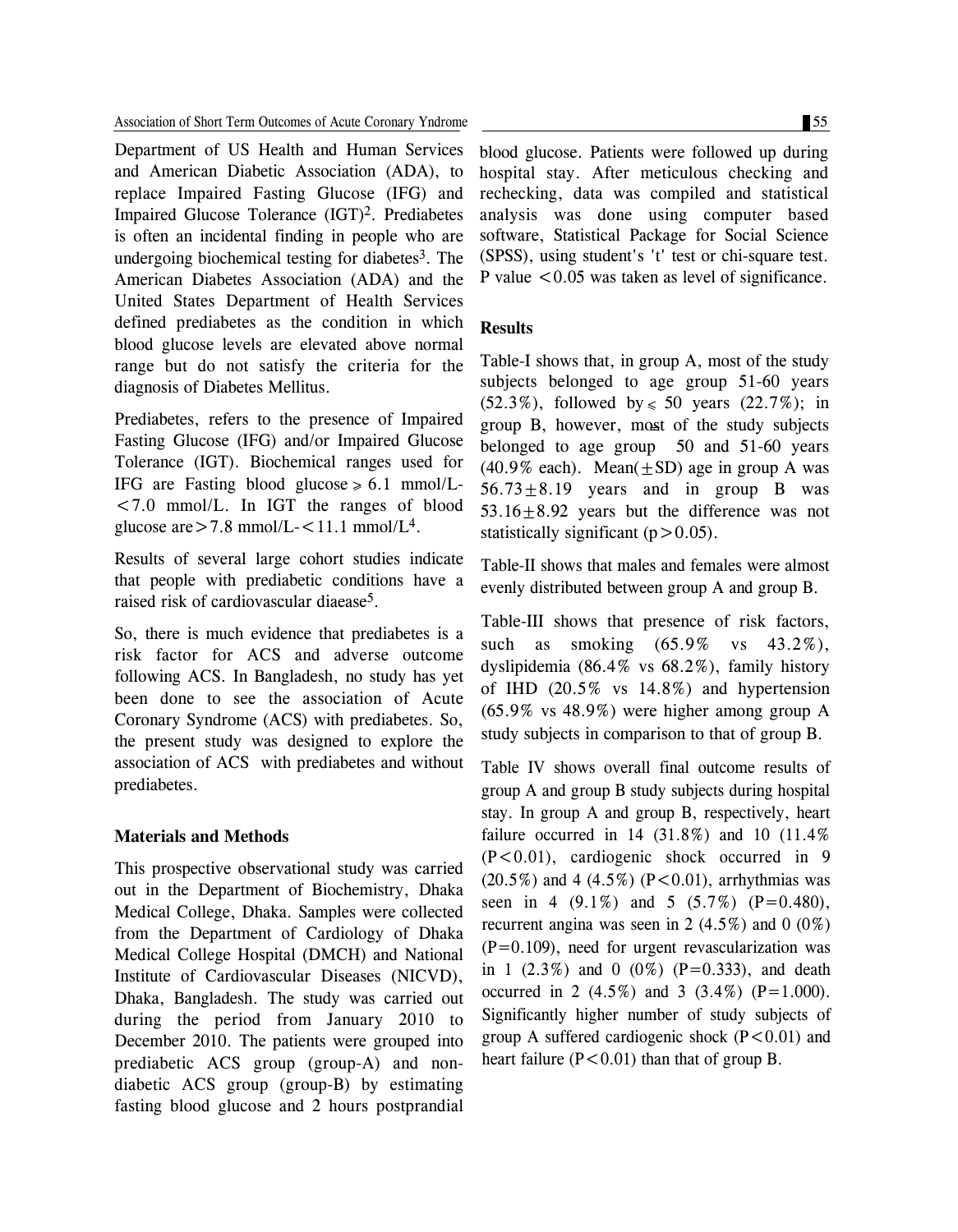56 Bangladesh J Med Biochem 2016; 9(2) S Begum, J Chowdhury, N Sultana et al

| Age (years) | Group A<br>$(n=44)$ | <b>Group B</b><br>$(n=88)$ | p value |
|-------------|---------------------|----------------------------|---------|
| $\leq 50$   | 10(22.7)            | 36(40.9)                   | 0.849   |
| 51-60       | 23(52.3)            | 36(40.9)                   |         |
| 61 70       | 8(18.2)             | 13 (14.8)                  |         |
| >70         | 3(6.8)              | 3(3.4)                     |         |
| $Mean + SD$ | $56.73 + 8.19$      | $53.16 + 8.92$             |         |

**Table-I:** Age distribution of the study subjects.

*Figures in parentheses indicate percentage of total number of subjects (n). Chi-square test was done to see the level of*  $significance.$ <sup>\*</sup> =  $significant (p < 0.05)$ 

**Table-II:** Sex distribution of the study subjects

| <b>Sex</b> | Group A<br>$(n=44)$ | <b>Group B</b><br>$(n=88)$ | p value |
|------------|---------------------|----------------------------|---------|
| Male       | 29(65.9)            | 56 (63.6)                  | 0.849   |
| Female     | 15(34.1)            | 32(36.4)                   |         |

*Figures in parentheses indicate percentage of total number of subjects (n). Chi-square test was done to see the level of significance.*  $* =$  *significant*  $(p < 0.05)$ 

**Table-III:** Traditional risk factors of acute coronary syndrome patients.

| <b>Risk factors</b>   | Group A<br>$n = 44$ | <b>Group B</b><br>$n = 88$ | P value  |
|-----------------------|---------------------|----------------------------|----------|
| Smoking               | 29(65.9)            | 49(43.2)                   | $0.017*$ |
| Dyslipidemia          | 38(86.4)            | 60(68.2)                   | $0.034*$ |
| Family history of IHD | 9(20.5)             | 13(14.8)                   | 0.461    |
| Hypertension          | 29(65.9)            | 43(48.9)                   | 0.068    |

*Figures in parentheses indicate percentage of total number of subjects (n). Chi-square test was done to see the level of*  $significance.$   $*= significant (p < 0.05)$ 

**Table-IV:** Outcome of the study subjects during hospital stay.

| <b>Outcome</b>                       | Group A<br>$n = 44$ | <b>Group B</b><br>$n = 88$ | P value  |
|--------------------------------------|---------------------|----------------------------|----------|
| Heart failure                        | 14(31.8)            | 10(11.4)                   | $0.007*$ |
| Cardiogenic<br>shock                 | 9(20.5)             | 4(4.5)                     | $0.010*$ |
| Arrhythmias                          | 4(9.1)              | 5(5.7)                     | 0.480    |
| Recurrent angina                     | 2(4.5)              | 0                          | 0.109    |
| Need for urgent<br>revascularization | 1(2.3)              | 0                          | 0.333    |
| Death                                | 2(4.5)              | 3(3.4)                     | 1.000    |

*Figures in parentheses indicate percentage of total number of subjects (n). Fisher's Exact test was done to see the level significance \*=significant (P<0.01).*

#### **Discussion**

Acute coronary syndrome (ACS) is the most common form of heart disease and the single most important cause of premature death in most part of the world. It is estimated that by 2020, ACS will become the major cause of death in all regions of the world6. Prediabetes is the condition in which blood glucose levels are elevated above normal range but do not satisfy the criteria for the diagnosis of diabetes mellitus4. Results of several large cohort studies indicate that people with prediabetic conditions, have a raised risk of cardiovascular  $disease<sup>5</sup>$ . So the present study was aimed to assess the risk of cardiovascular diseases in ACS patients with prediabetes and without prediabetes. With this view 132 ACS patients, both male and female were selected as the study subjects. Study subjects were divided into prediabetic ACS group and non-diabetic ACS group.

This study shows that mean $(\pm SD)$  age of prediabetic ACS group  $(56.73 \pm 8.19 \text{ years})$  was higher than non-diabetic ACS group  $(53.16 \pm 8.92 \text{ years})$ . Otten *et al.* and Zeller *et al.* also found that prediabetic patient with ACS were older than non-diabetic patients which is close to the present study7,8. Elizabeth *et al.* also reported that mean $(\pm SD)$  age of prediabetic ACS group was more than non-diabetic ACS group which is consistent with the present study<sup>9</sup>. The observation of the present study is consistent with Lenzen *et al.* which showed mean  $(+SD)$  age in prediabetic group was more than non-diabetic group<sup>10</sup>.

In this study 85 (64.4%) patients were male and 47 (35.6%) patients were female. Female patients comprised a small part of the present study. Female patients also formed a small proportion in other studies. Otten *et al.*<sup>7</sup> found 29%, Bartnik *et al.*<sup>11</sup> found 33% and Tamita *et al.*<sup>12</sup> found 21% female ACS to have prediabetes in their study. This study also showed that male ACS patients have got more prediabetes than female ACS patients.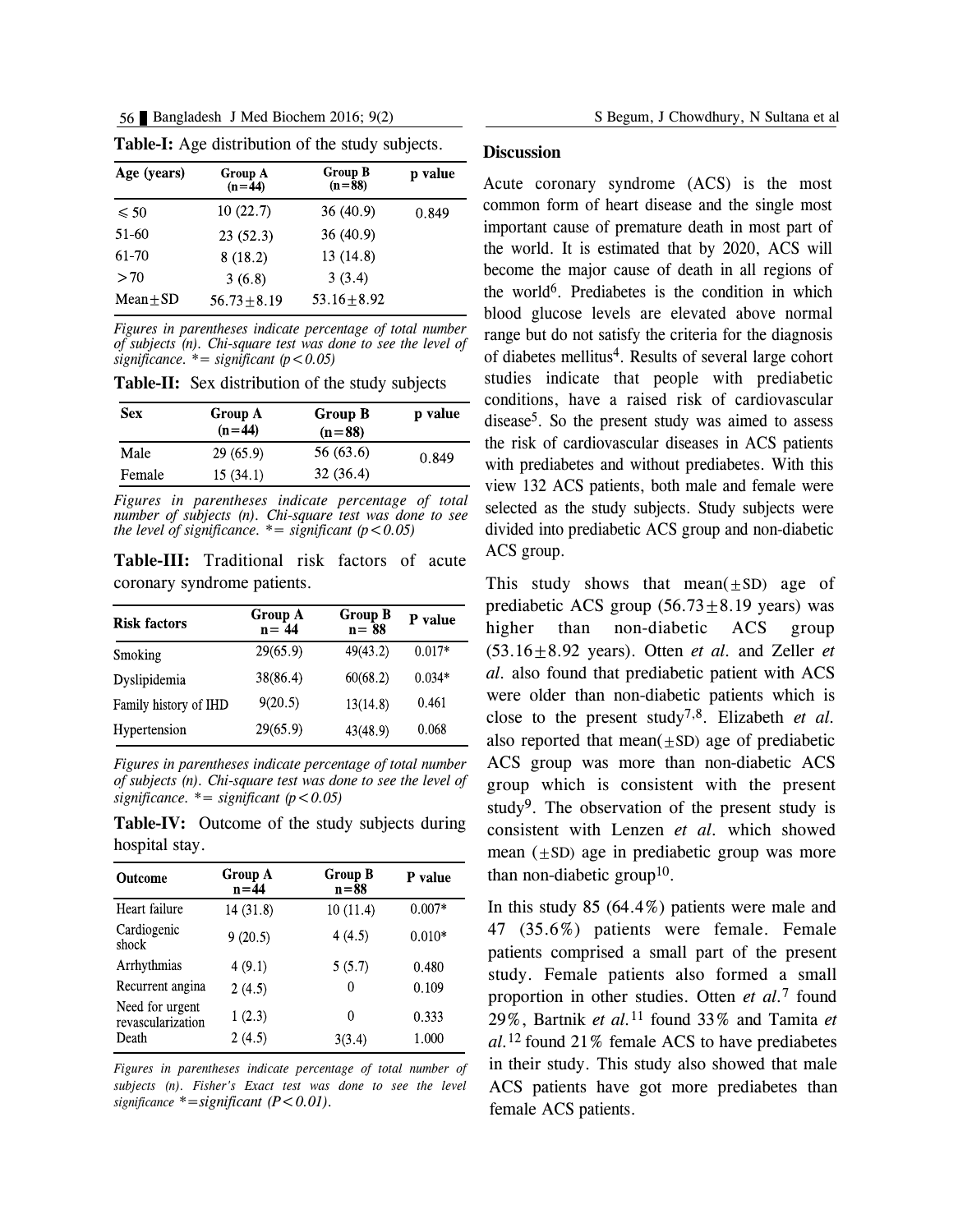#### Association of Short Term Outcomes of Acute Coronary Yndrome 57

Traditional risk factors like smoking, dyslipidemia, hypertension and family history of IHD were more in prediabetic ACS group than that of non-diabetic ACS group. Tamita *et al.* also found majorities of the prediabetic patients were smoker and had dyslipidemia as well as family history of IHD in comparison to non-diabetic patients12. Otten *et al.* also found hypertension and dyslipidemia to be more in prediabetic group than that of the nondiabetic group7. So the findings of the current study are consistent with previous studies.

The complications of ACS were observed in both of the study groups. Prediabetic ACS patients were found to have more in-hospital complications than that of non-diabetic group, though all the parameters for complications did not show the same statistical significance. Heart failure and cardiogenic shock were significantly higher in prediabetic ACS group compared to those in non-diabetic ACS group.

In the present study, significantly higher number of patients developed heart failure in prediabetic group (31.8%) compared to non-diabetic group (11.4%). This finding is nearly consistent with Verges *et al.*<sup>13</sup> who in their study showed that heart failure was more in prediabetic group  $(34\%)$  than that of the non-diabetic group  $(20\%)$ . Kanaya *et al.*<sup>14</sup> also found that heart failure in prediabetic group was more (76%) than that of non-diabetic group. This is consistent with the present study. Thus the present study shows that prediabetic ACS patients are more prone to develop heart failure than that of non-diabetic group.

The incidence of cardiogenic shock was observed in the present study. It was found to be significantly higher (20.5%) in prediabetic group than that of non-diabetic group (4.5%). Zeller *et al.* in their study showed that incidence of cardiogenic shock (21%) in prediabetic group was more than that of non-diabetic group  $(6\%)^8$ . Otten *et al.* also found that cardiogenic shock in

prediabetic group was significantly higher than that of non-diabetic group<sup>7</sup>. These are consistent with the findings of the present study.

In this study arrhythmias were higher in prediabetic group (9.1%) compared to those in non-diabetic group (5.7%). Bartnik *et al.* reported arrhythmias to be more in prediabetic group than that of non-diabetic group which is consistent with the present study11. Otten *et al.* also found arrhythmias to be higher in prediabetic group than that of non-diabetic group7. This finding is also close to the present study.

In the present study recurrent angina occurred only in 4.5% of prediabetic patients. Why recurrent angina occurred only in prediabetic group was unknown. Porter *et al.*<sup>15</sup> found recurrent angina in prediabetic group to be 5.4% which is nearly consistent with the present study.

In conclusion, the results of the present study showed that ACS patients with prediabetes has more adverse outcome than that of non-diabetic ACS patients. Heart failure and cardiogenic shock were found to be significantly higher in prediabetic ACS group than that of non-diabetic ACS group. Thus every ACS patients after admission should be screened for prediabetes, so that they might be provided better care and follow up to prevent adverse outcomes. Multicentred broad based study with large sample size and follow up for longer duration of time is recommended to support the findings of the present study.

### **Reference**

1. Colaguiri S, Sevensson L, Dellborg M, McGuire DK, Alpert JS. The prevalence of abnormal glucose regulation in patients with coronary artery disease across Europe. **Euro Heart J** 2004; **25:** 1861-1862.